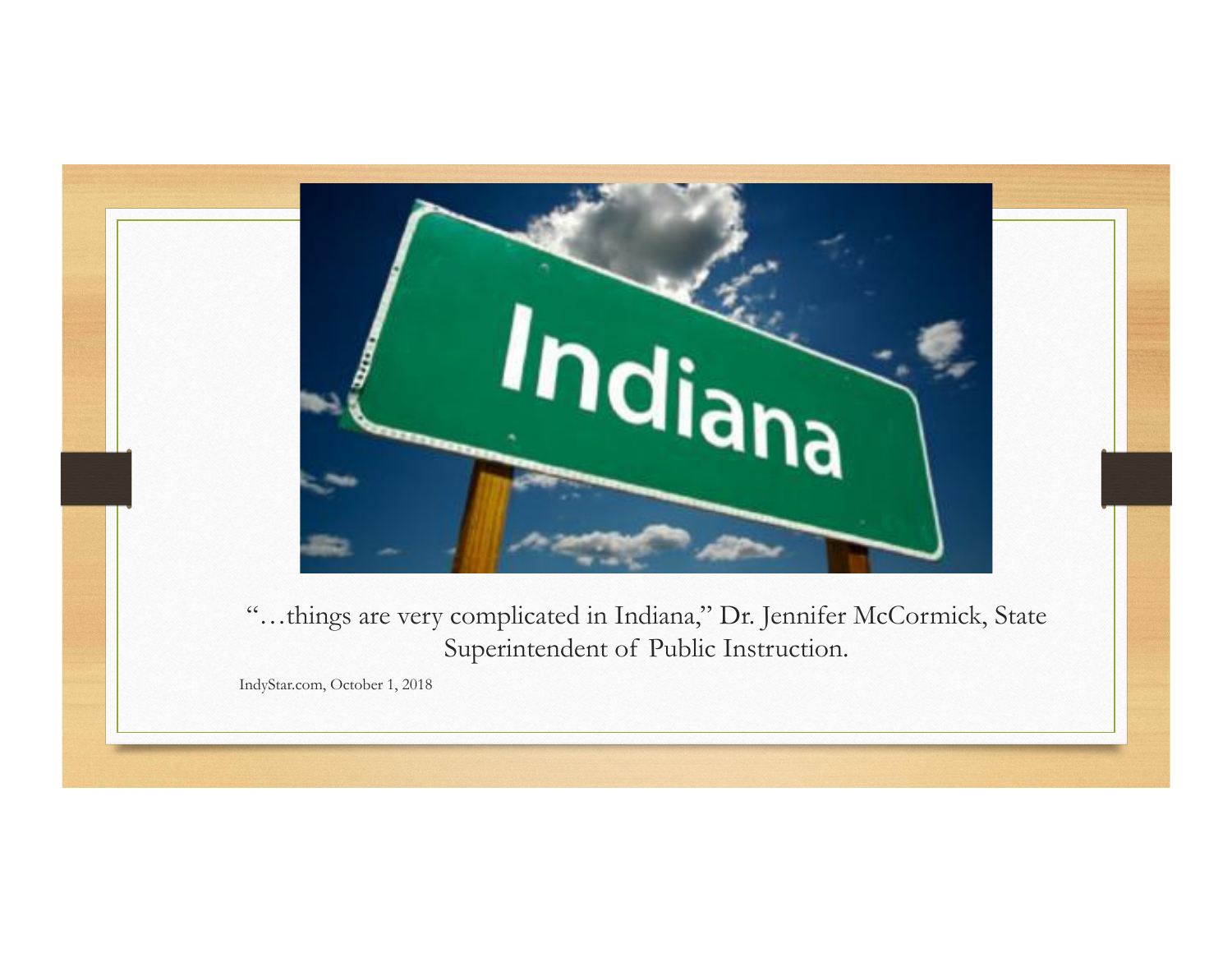#### Framing the Issues

- In NPE's "Grading the States" report, Indiana received an F for its school privatization policies and is near the bottom overall and for its policies on vouchers and charter schools.
- A network of reform organizations: The Mind Trust, Stand for Children, Democrats for Education Reform, Eli Lilly (and its foundation), Indianapolis Chamber of Commerce, Center on Reinventing Public Education, the local Teach for America and Teach Plus.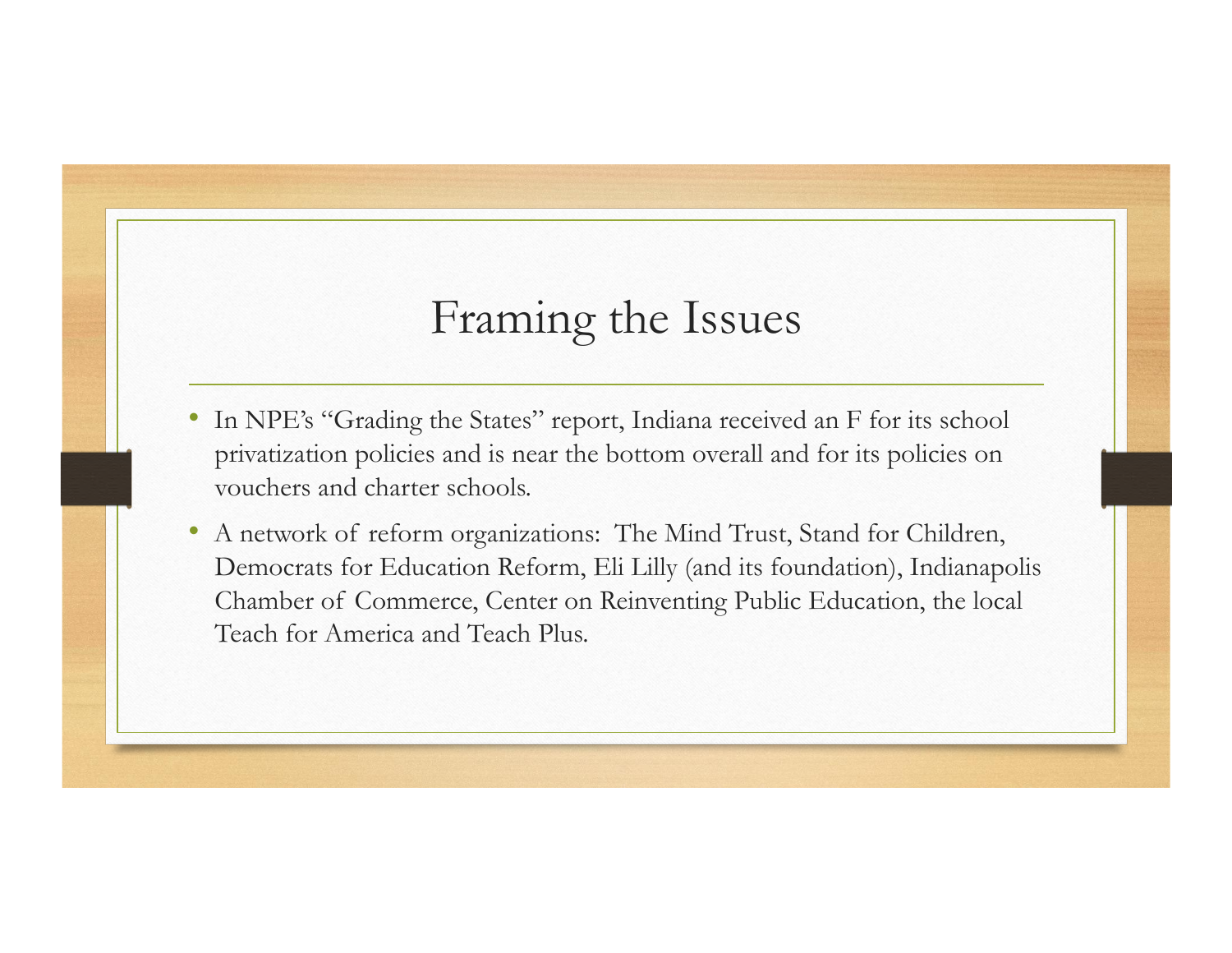# How Indiana Fights Back

- **Indiana Coalition for Public Education** at the Indiana General Assembly opposing legislation that:
	- funds private school vouchers
	- expands private school tax credits
	- privatizes charter schools through private colleges and agencies to be authorizers
	- places for-profit managers in place to take a profit from operating public schools
	- privatizes public schools through any other means

Source www.ICPE2011.com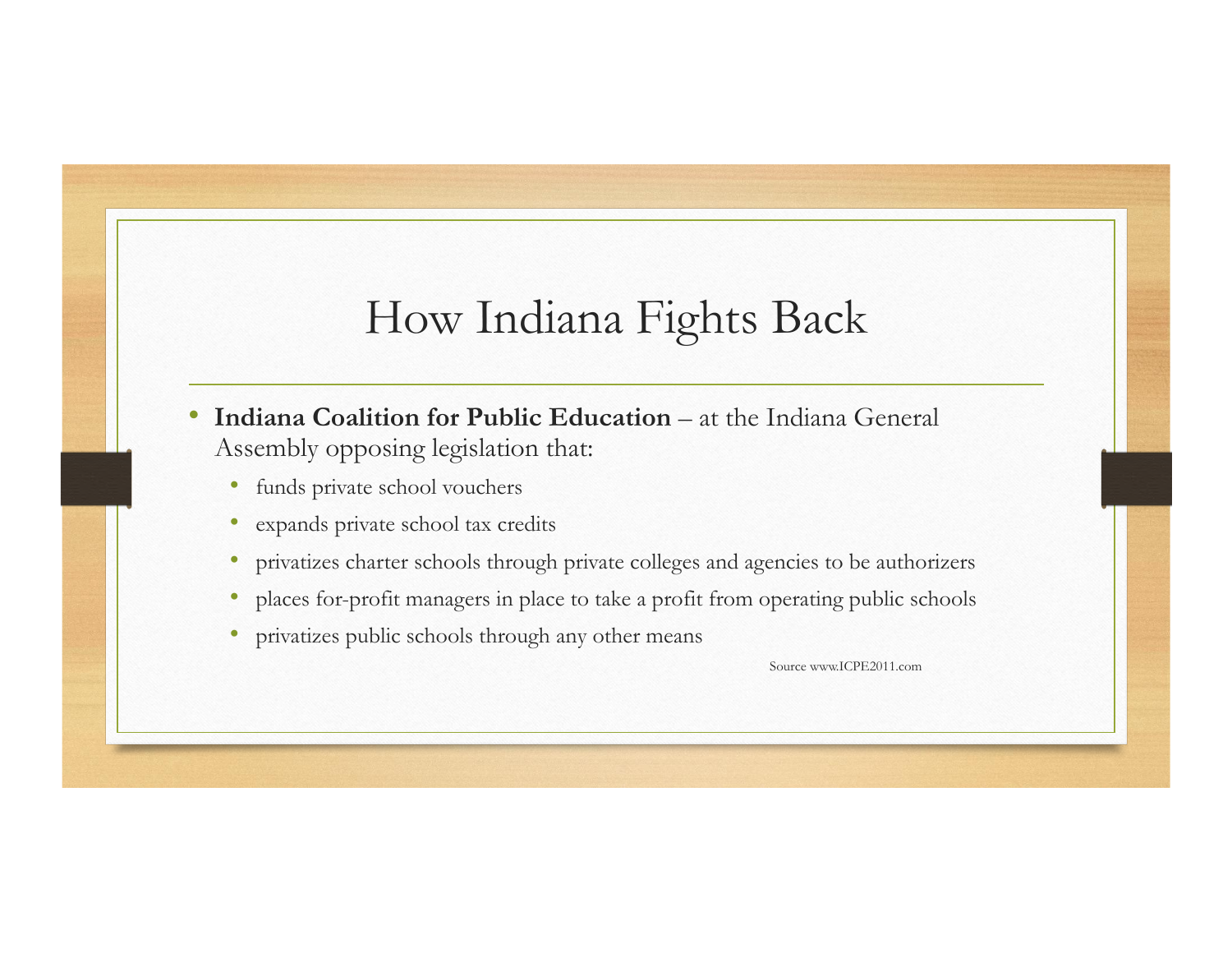# How Indiana Fights Back

- Indiana State Teachers Association Fighting to preserve public education through:
	- *Bill Watch* which tracks education legislation
	- *Action Center* which allows public education advocates opportunities to join in direction action
	- *Statehouse Days of Action* allow advocates to connect with legislators on important education bills

Source www.ISTA.org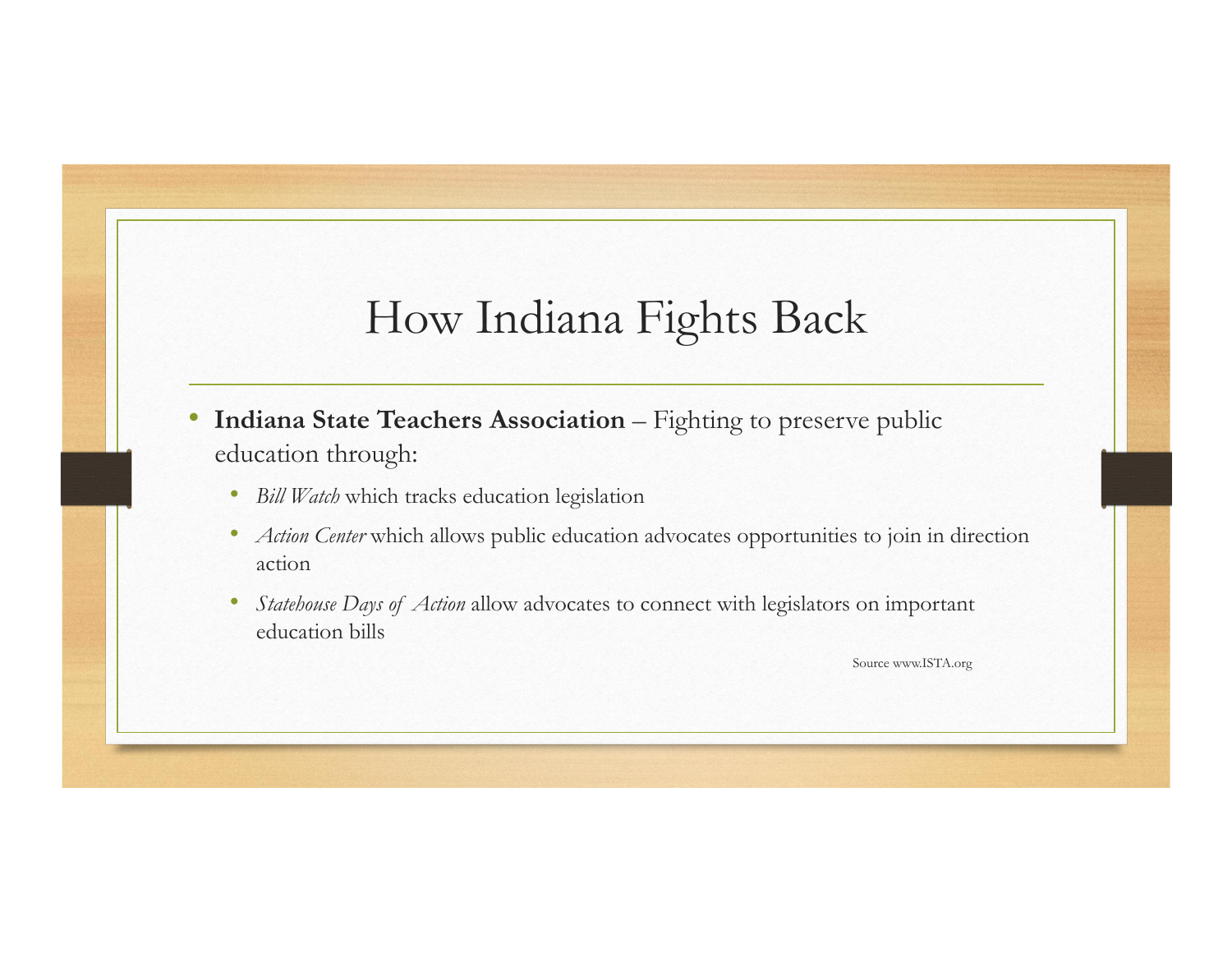# How Indiana Fights Back

- **IPS Community Coalition (Indy AROS Chapter)** Indianapolis Public Schools (IPS) parents, IPS current and former teachers and staff, IPS students and IPS alumni, community members, and local community organizations.
	- Ensuring parent and community voice in IPS
	- School Board and Administration accountability and transparency of Innovation Network Schools (charter and non-charter schools within the IPS Portfolio) and IPS finances
	- Providing a research, workshops, speakers, and trainings about issues in IPS.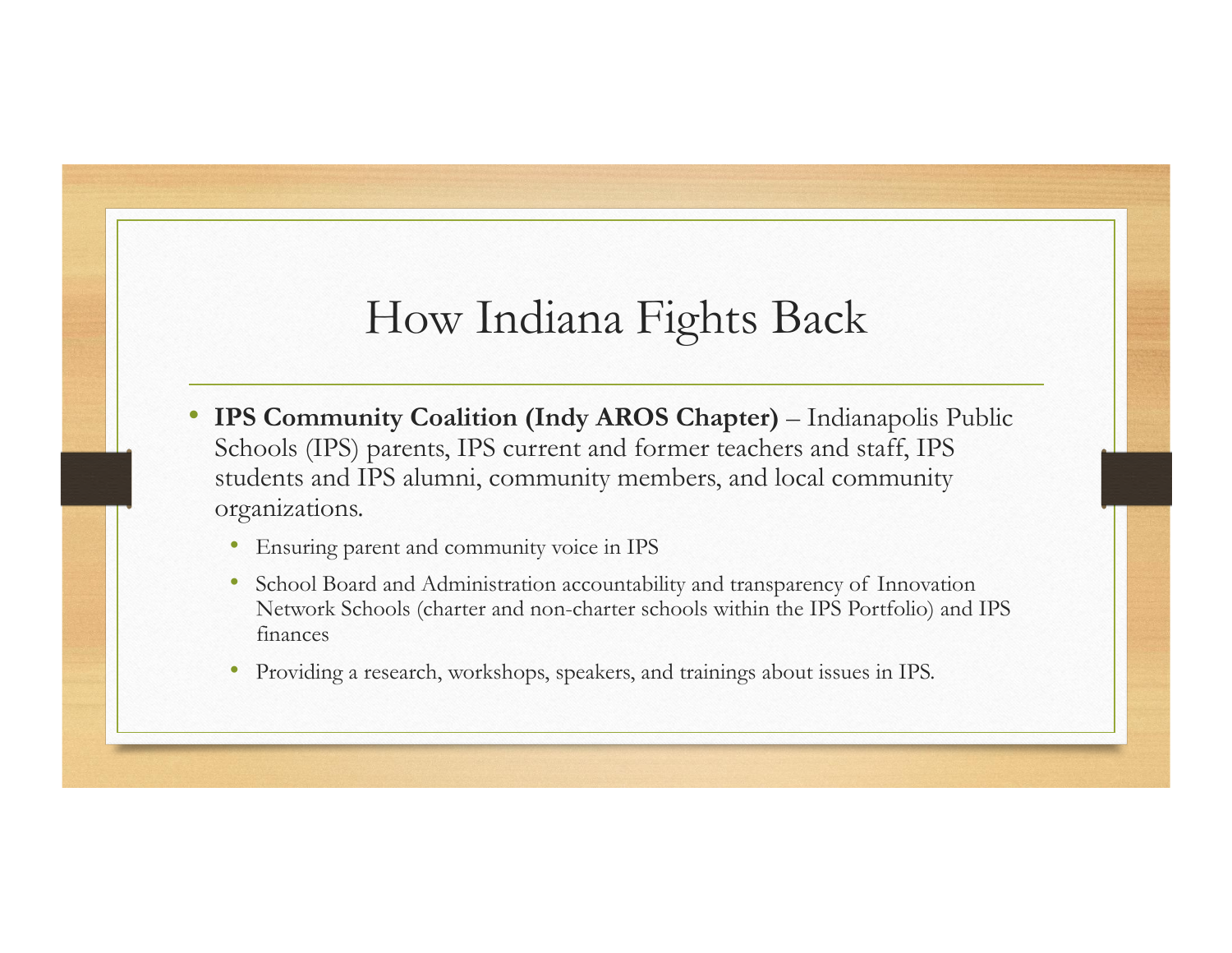#### Other Indiana Allies

- Parent Power
- Parents Across America
- Washington Township Parent Council Network
- Concerned Clergy of Greater Indianapolis
- Indiana Coalition for Public Education Monroe County and South Central Indiana
- Northeast Indiana Friends of Public Education